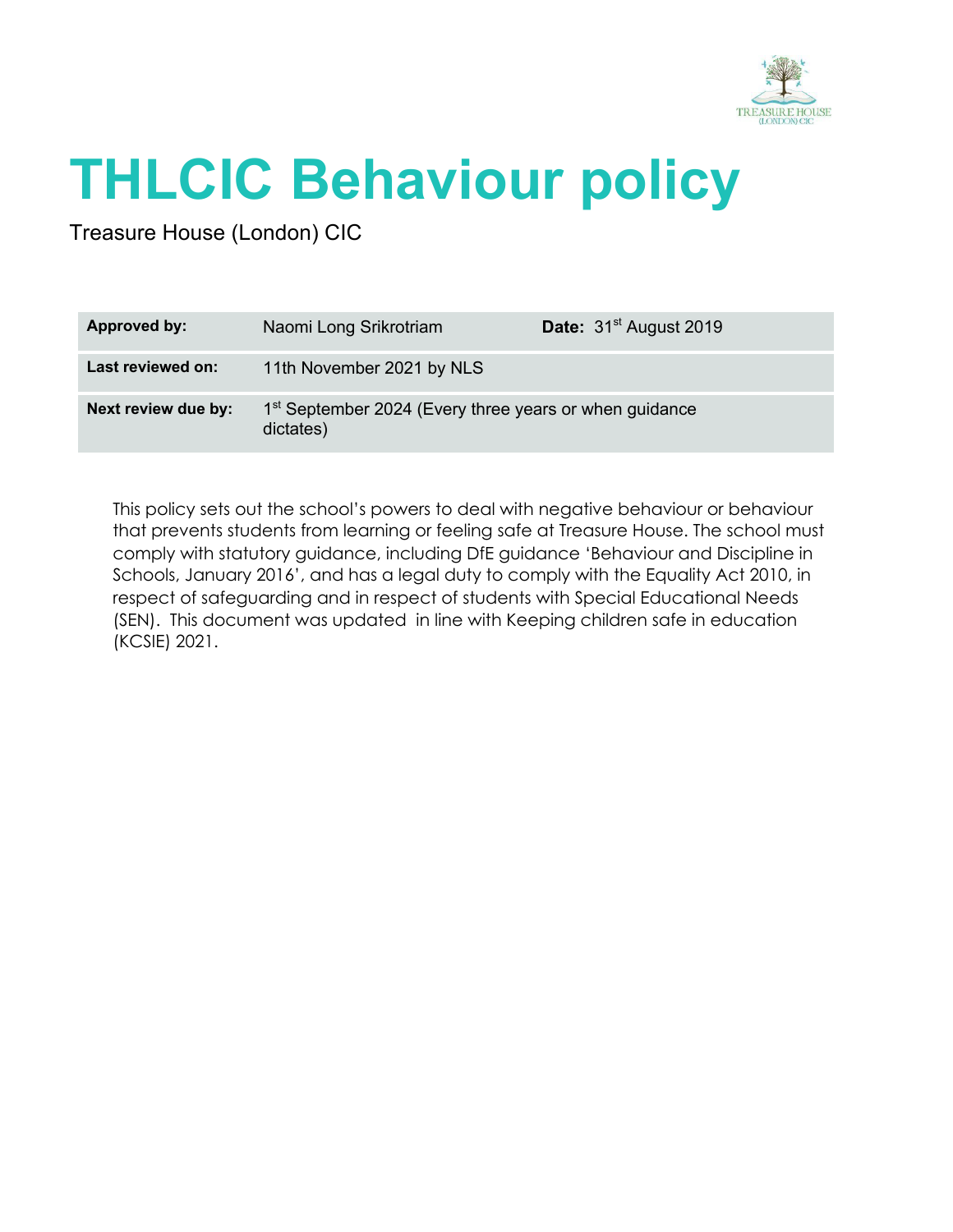# **1. The Treasure House Community**

The Treasure House community consists of all students, staff and volunteers who take part in the life of Treasure House.

# **2. Our Ethos & Respect**

# **When we respect ourselves and others we create a positive, safe and happy environment where we can learn effectively and reach our full potential**

Young people come to Treasure House having been unable to be successful in mainstream schools. They may have had prolonged absences or experienced extreme anxiety in the high-pressure atmosphere of a mainstream setting.

Our ethos is to provide a flexible, negotiated approach in a supported setting. By providing students with physical and emotional spaces that minimise the triggering of stress response, we can support their growth and ability to cope and encourage new positive growth. By enforcing the 'circle of safety' around them, it is possible to undo some of the difficult feelings and associations that remain from their previous experiences in education. We aim to engage the students in the learning process again and teach them to love learning. We appreciate that this can take time and may initially feel like an impossibility to some students. We are a community of individuals with the common belief that mainstream settings do not work for all students all of the time and that we can offer a viable alternative with small group and 1:1 teaching. We work with no more than 15 students at Treasure House at any one time.

In order to foster a safe and supportive environment for our young people we ask that both parents/carers and students sign a Home/School Learner agreement that sets out what we will each commit to do. We expect all students and parents/carers to sign this agreement as part of their place at Treasure House.

We are a school that believes in hard work, fairness, respect, honesty and kindness. We ask that each student agree to support their peers as well as treating all students and members of staff with respect. Students should also behave respectfully towards equipment, the building and grounds.

#### **Signs of disrespect are as follows:**

- Swearing and insults
- Treating others as lesser than others or without value
- Damaging school or individual property
- Using social media or technology in a way that is illegal, unsafe or excluding, disrespects or breaks the trust of others
- Being dishonest or taking items that do not belong to you
- Using devices during school hours without permission from the headteachers
- Arriving late or unprepared to lessons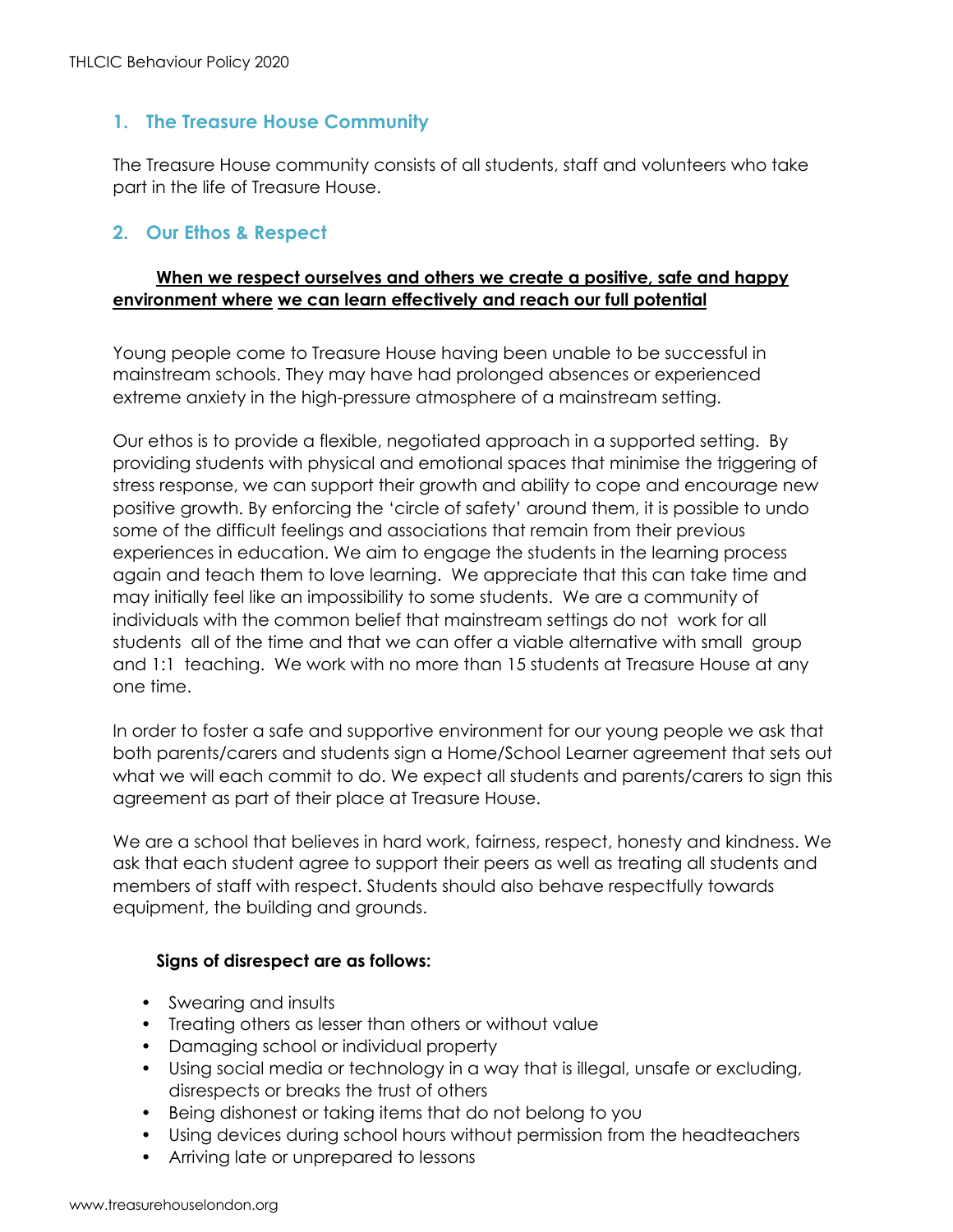- Refusing to attend lessons or school
- Speaking over others or not listening when they speak
- Physical violence or inappropriate contact, language or actions
- Sexual violence (rape, assault by penetration, or sexual assault) and sexual harassment (unwanted conduct of a sexual nature such as sexual comments, sexual jokes or taunting, physical behaviour like interfering with clothes, or online harassment such as sending nudes or semi-nudes.
- Touching or taking other people's belongings without permission or damaging other people's belongings
- Touching other students inappropriately or without their permission

# **3. School Rules**

# *Students must:*

- Treat other members of the school community with respect
- Attend all lessons timetabled for them
- Be ready to start lessons on time
- Refrain from using language that could be deemed (even if unintentionally) to discriminate against others by age, disability, gender, sex, race, religion or belief and gender or sexual orientation
- Stay on school premises between the hours of 10am and 3pm unless given permission to leave by a headteacher
- Hand their mobile phone or electronic device into the office in the morning and collect it at the end of the day unless having signed a sixth-form agreement and having been given permission to retain their phone or device
- Never bring weapons, drugs, smoking paraphernalia or offensive material onto the premises
- Never access websites at school that are inappropriate or contain sexual, threatening or extremist content
- Never take or share images or video of anyone at Treasure House without their express permission
- Refrain from damaging school property or equipment, (students may be expected to reimburse the school for any damage caused)
- Respect others boundaries, do not touch others without their permission, respect others' belongings.

Any absences from school are followed up after 10.15am on the same day with a phone call to parents. See our Attendance Policy for further details.

Risk assessments are undertaken in preparation for outings and visits. When out on trips, students are expected to represent the school and behave well at all times. Teachers are responsible for students whether on or off the premises and school rules will apply as appropriate.

**Violence at Treasure House will not be tolerated. If a student acts in a violent (including sexual violence) or aggressive manner then they will be excluded from the provision. In serious cases, the student will be permanently excluded.**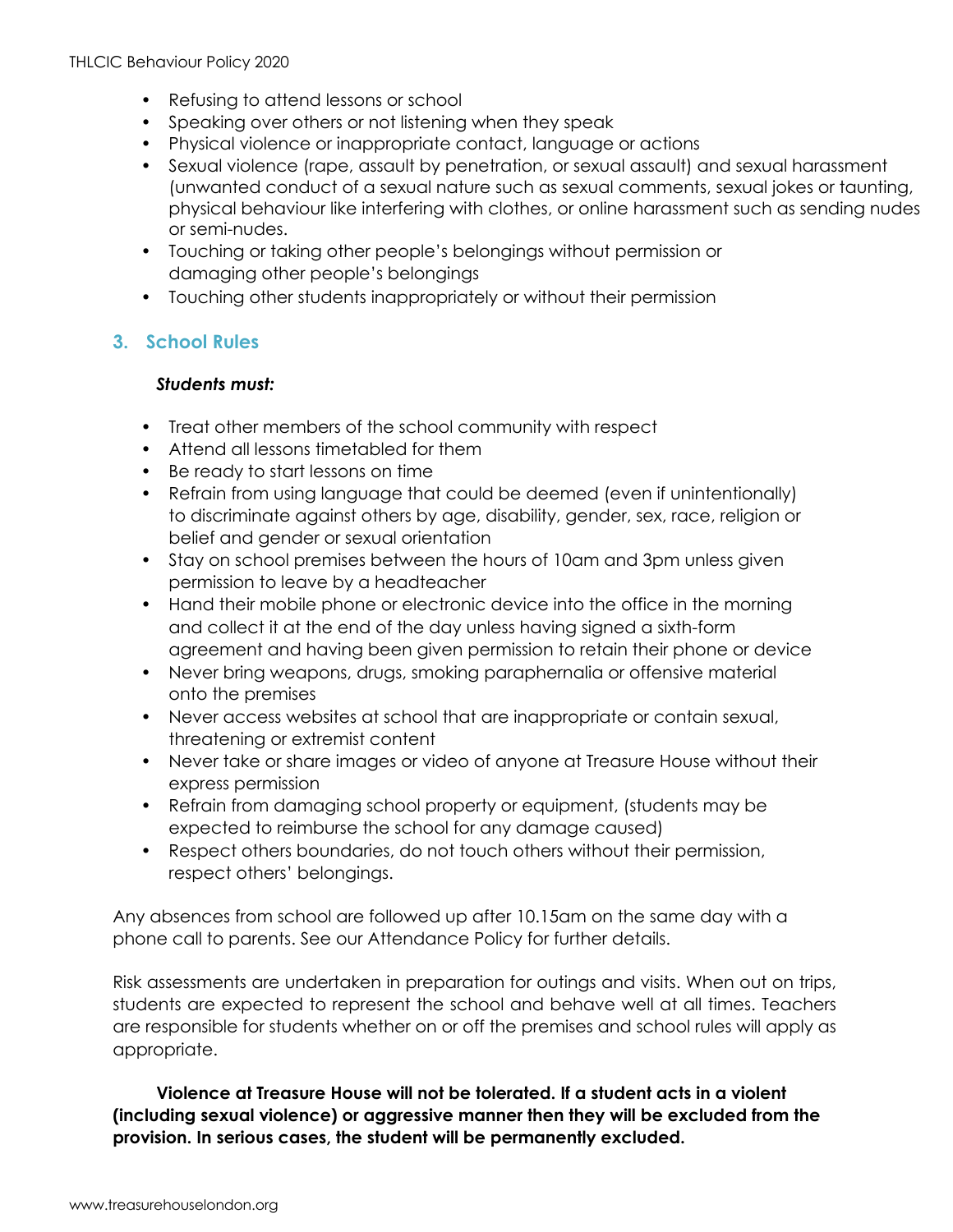

**4. Approach to identifying and investigating behaviour**

Each case must be dealt with on its merits, however, should students break school rules or show signs that they do not respect members of the Treasure House community:

Fig 1.1



Sanctions will be applied fairly in accordance with DCSF guidance and exclusion used when no other alternatives are available.

**Sometimes the behaviour will be severe enough to warrant an immediate exclusion, this is usually, but not always, where there is a failure of students to act in a way that ensures the health and safety of all members of the Treasure House Community and usually involves risky or aggressive behaviour or consistent refusal to follow instructions from staff members.**

**In response to any sexual or other violence of a serious nature, a referral to early help will be completed and may be followed up with referral to children's social care or being reported to the police on the advice of MASH (Multi-Agency Safeguarding Hub).**

# **5. Praise and Reward**

#### **Record of Achievement**

The student's behaviour is recorded by the student support staff or teachers and is reported back to parents via phone calls, Excellence Postcards or in termly reports.

# **Certificates of Achievement**

Certificates are awarded each half term for all students who have made excellent progress, produced an excellent standard of work or achieved 100% attendance or punctuality rates. These certificates are awarded by subject teachers or from the headteachers

Each student will get a copy of the certificate. This allows them to share their successes with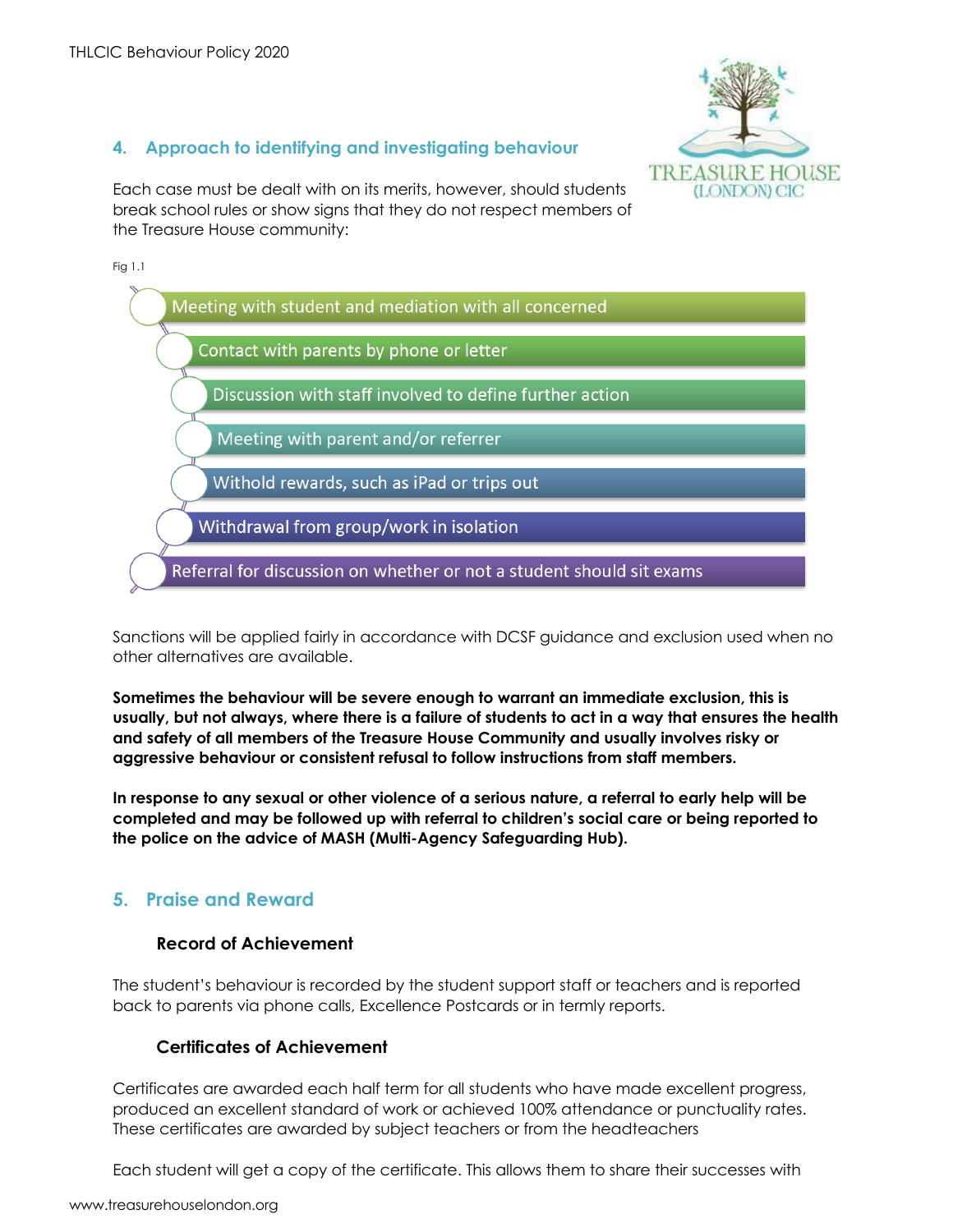family before the end of the year.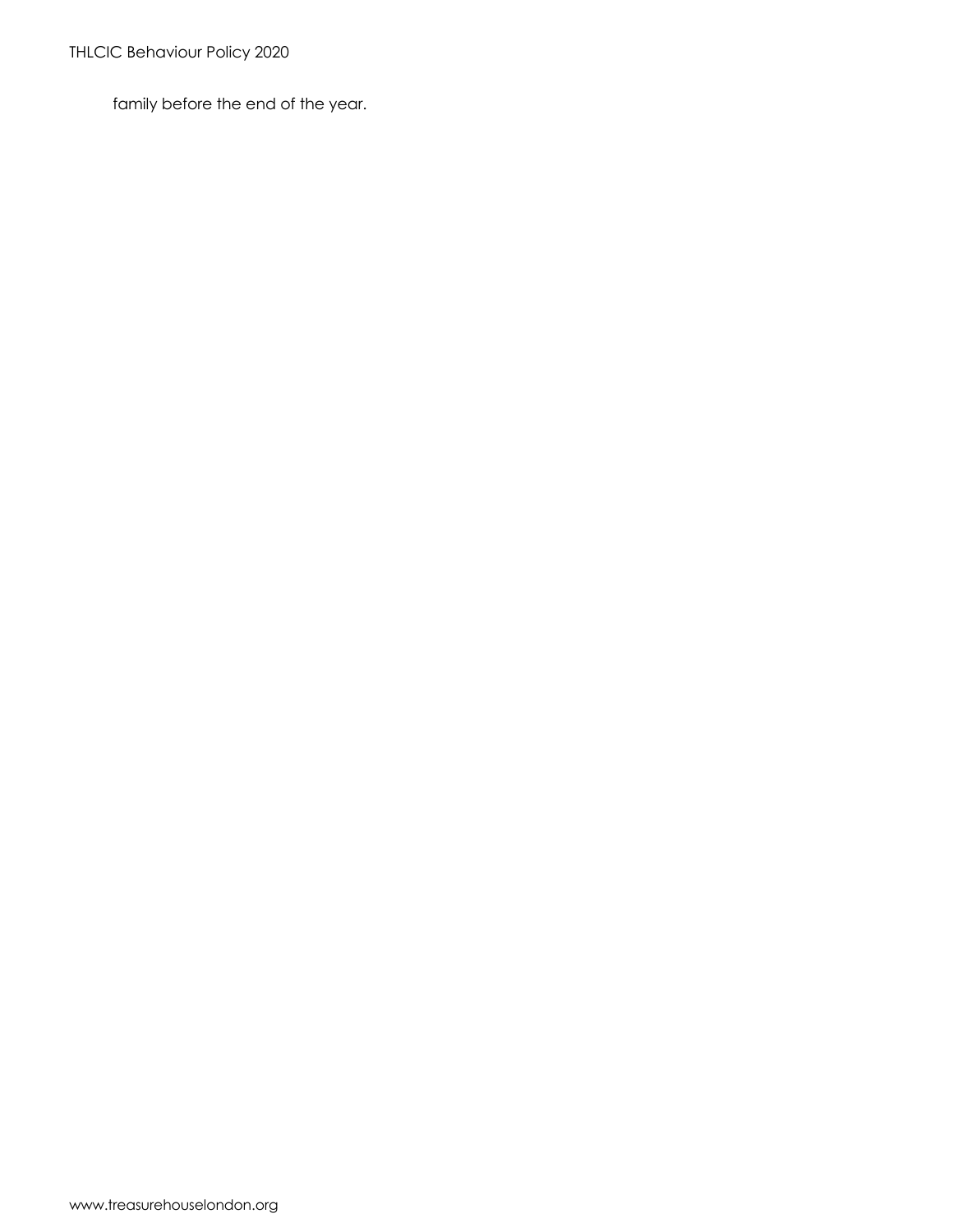## **Parents Evenings**

Parents evenings are held to inform parents about the progress that their child is making so that they can best support their child to work to their maximum capability. Teachers enjoy the opportunity to give positive feedback for the effort that students put in to their studies and the positive changes that their child has undertaken.

#### **Teachers & other staff members**

Teachers and other staff members are encouraged to reward their students in lessons and during the school day. Teachers are encouraged to adopt their own methods of reward including, but not limited to:

- Stickers or stamps, eg. 'Well done', 'Good effort' and other feedback in books
- Quizzes or challenges with rewards
- Educational or fun trips out, such as to theatres
- Feedback to Directors

In addition, the headteachers or support staff may reward or praise the students by:

- Calling, or sending a message to parents
- Arranging whole school trips out, for example to Nandos, Ice Skating, the BMX track or a theme park
- Ordering a meal or preparing something extra special for lunch
- Conversations with the student to emphasise the positive progress that they have made
- Giving the student a chance to play a game, or watch a film.

#### **Reward Plan**

• Students may be offered the opportunity to take part in a Reward Scheme where they collect rewards (sometimes in the form of pebbles) which are rewarded with a gift voucher at a certain number. The target will be set in conjunction with the child and parent(s)/carer(s) will be informed.

Birthdays are an important celebration at Treasure House and every student will receive a cake and a card on their birthday.

# **6. Managing Behaviour & Sanctions**

The staff of Treasure House (London) CIC are committed to using a conciliatory approach to managing problems and incidents. Most of our students have been subject to difficult and upsetting experiences in school and in formal settings. We believe that by treating our students as responsible individuals, we will equip them for life beyond education including teaching them how to successfully manage relationships, be assertive and better understand how to be part of a group.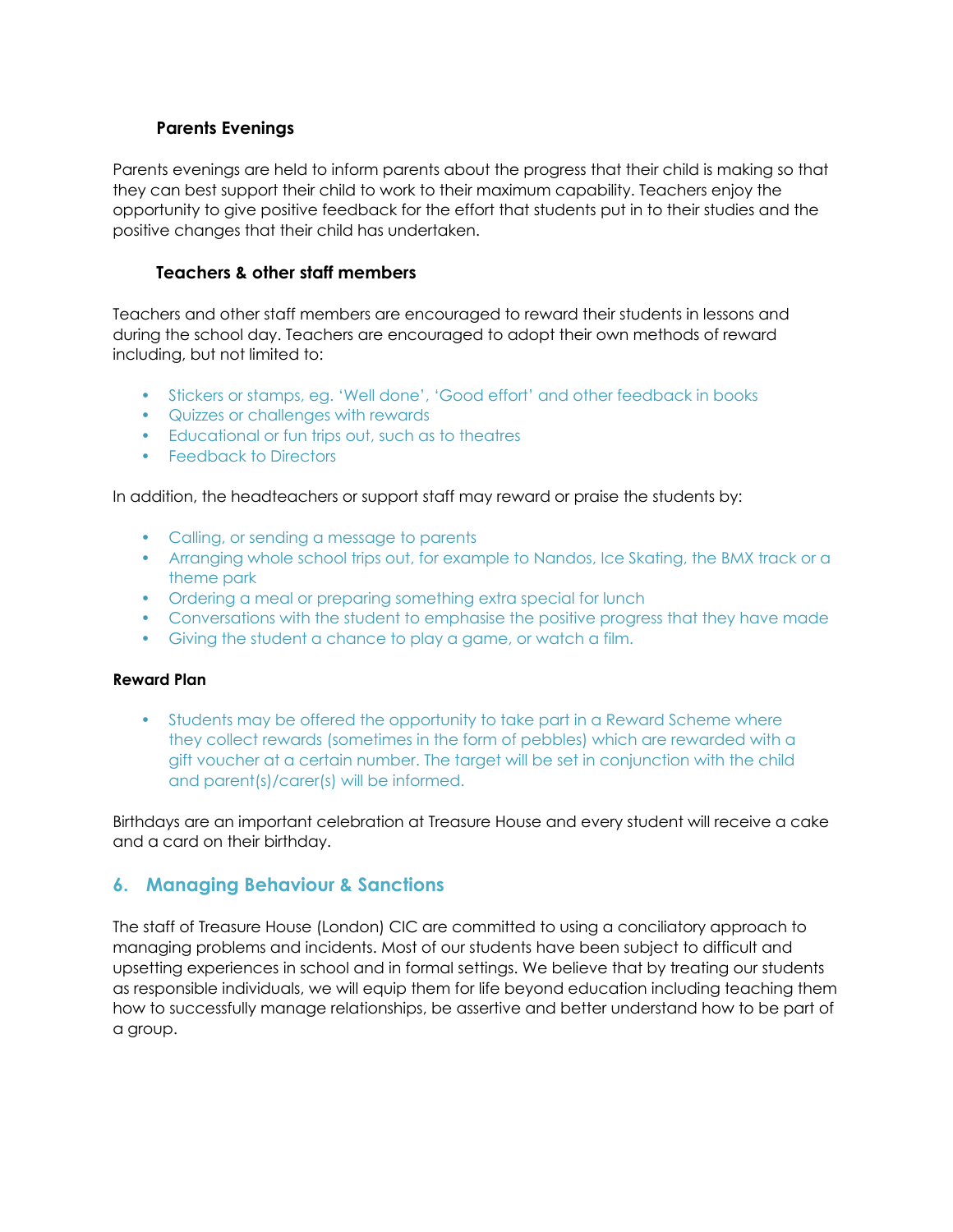This requires all students to take responsibility for themselves **and their own actions** and to commit to working towards creating better relationships for themselves, even with people who are not necessarily like them. We do not require students to become friends with other students but teach our students that part of life, particularly in the world of work, is being around people that may be different to you; it is important to show them respect and tolerance and expect the same in return.

We will not tolerate victim blaming. We encourage students to report incidents of abuse and harassment. We strive to create an environment where respect, tolerance, acceptance and diversity are at the heart of our ethos. We encourage students to challenge problematic behaviour so that we can continue to develop the way we respond to and support students.

#### *Teachers have the right to expect a certain level of acceptable conduct from a student.* **If a student misbehaves, breaks a school rule or fails to follow a reasonable instruction the teacher can impose a punishment on that student.**

Classroom Teachers, and other non-teaching staff, are expected to deal with minor incidents of disrespect or rule breaking. The member of staff is encouraged to report any incidents to the Student Support Coordinator or the Headteachers who will follow the procedure above (see fig 1.1).

## **We will not tolerate disrespect or physical violence towards any member of**

#### **staff. When dealing with behaviour issues, staff will:**

- Explain to the student the effect of their negative behaviour and redirect them
- Explain to the student the effect of their negative behaviour and warn them that if it continues then they may be subject to other further sanctions
- Request that a student be put on a behaviour plan or leave a comment or low rating on their behaviour report
- Refer the student to the Student Support Coordinator or the Headteachers
- Send the student out of the class where they must report to the office
- Set extra work or homework in place of missed class work
- Apply another sanction as set out in the DfE guidelines, Behaviour and Discipline in Schools, January 2016
- •

# **7. Consistent displays of disrespect or rule breaking**

#### **Sanctions Include:**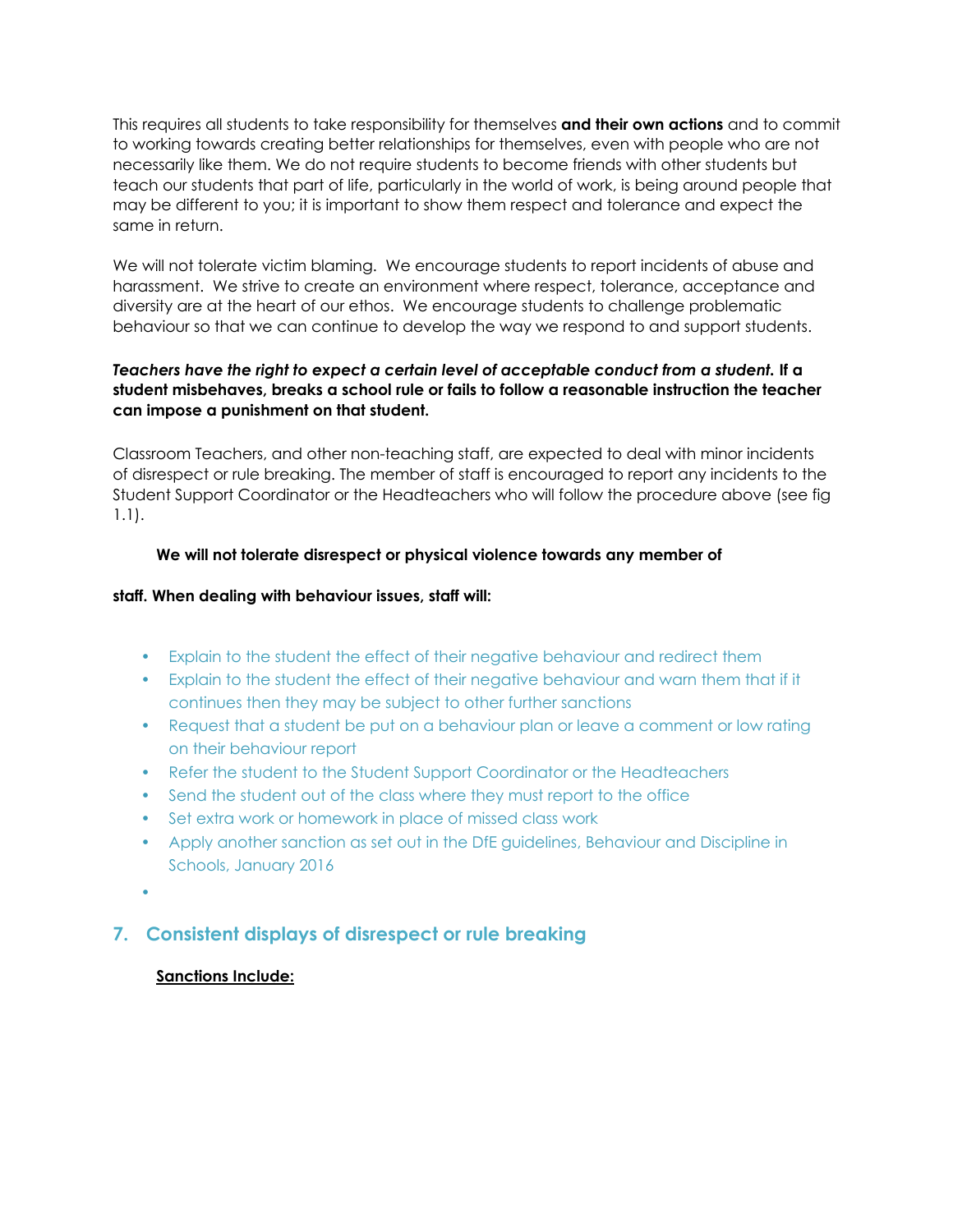Fig 1.2

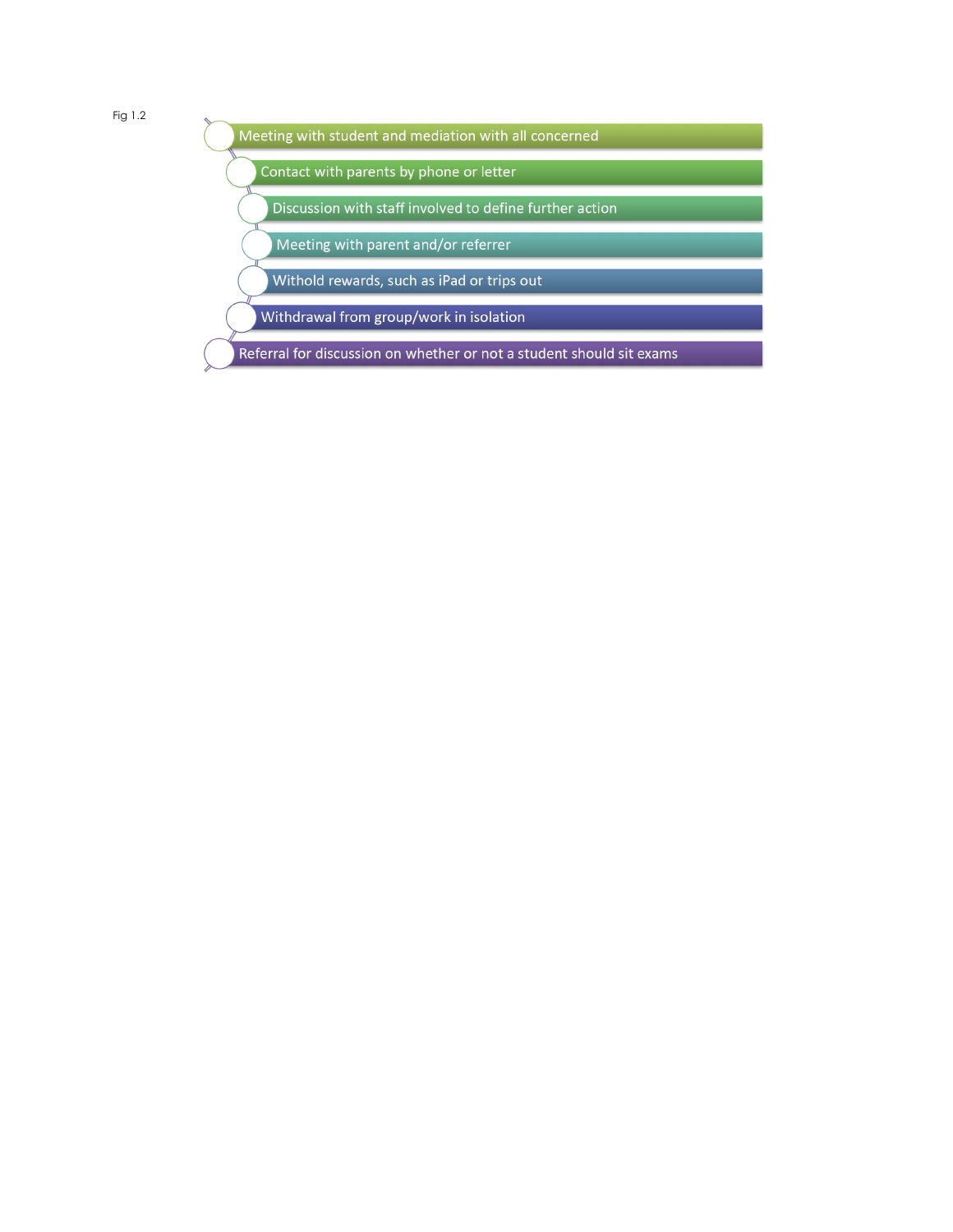#### **Behaviour Plans**

Treasure House (London) CIC reserves the right to put a young person on a Behaviour Plan at any time. We believe this is an effective way of improving areas of concern as it allows the young person to understand, and focus upon, what needs to change. The young person will continue on the plan until they:

- a) show significant signs of improvement in the areas outlined on the plan and
- b) there are no other remaining behaviour concerns.

#### **Students who do not show respect to school staff will not be removed from a plan.**



#### **Parent(s)/Carer(s) Obligations**

Parents must sign the plan every evening to show that they have read the comments and will discuss them with their child. If parents have any concerns then they can request a meeting at any time to review the plan.

# 8. **Peer on Peer Violence**

Harmful sexual behaviour is taken very seriously at Treasure House. Students are encouraged to report any concerns to a trusted member of staff who will have an obligation to share this with the Designated Safeguarding Lead (DSL) or Deputy Safeguarding Lead (DDSL). The school's response to any reported incidents will be proportionate, considered, supportive and further action will be decided on a case-by-case basis. Whilst the behaviour will not be accepted, the student alleged to have carried out the behaviour will not be demonised and will be listened to and offered appropriate support so they can change their behaviour.

Concerns can be reported through the anonymous feedback box in the hub, however, victims are encouraged to come forward in order to receive support. The victim's wishes will always be considered in the management of allegations and sanctions given.

Please see our RSE Policy for more information.

# **9. Serious Incidents**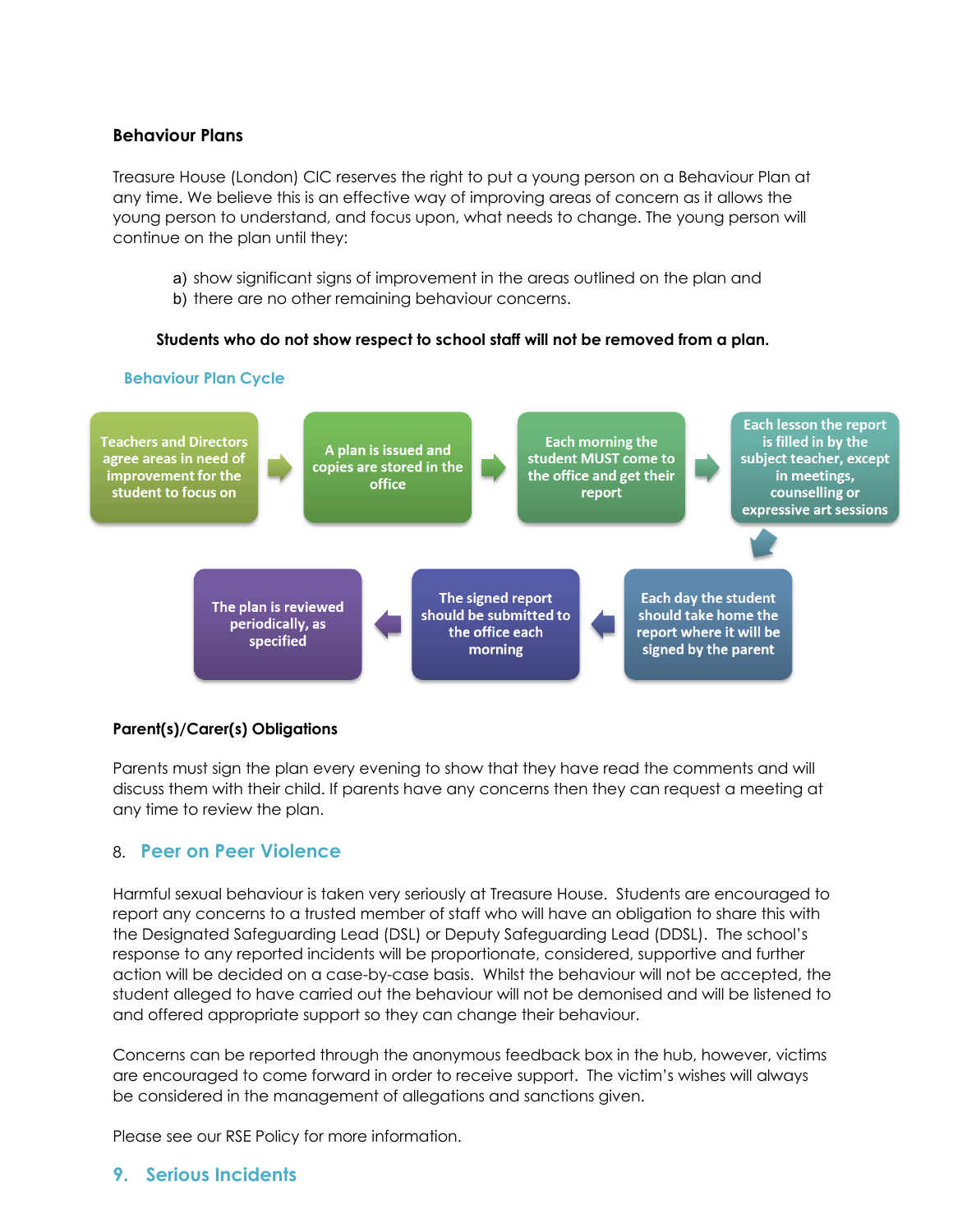Serious incidents are, without exception, dealt with by the Directors. These include:

- Truancy from school & lessons
- Sexual harassment
- Extreme rudeness to staff
- Aggressive, risky, dangerous or extreme behaviour
- Smoking on school premises
- Refusal to comply with other sanctions
- Theft
- Bullying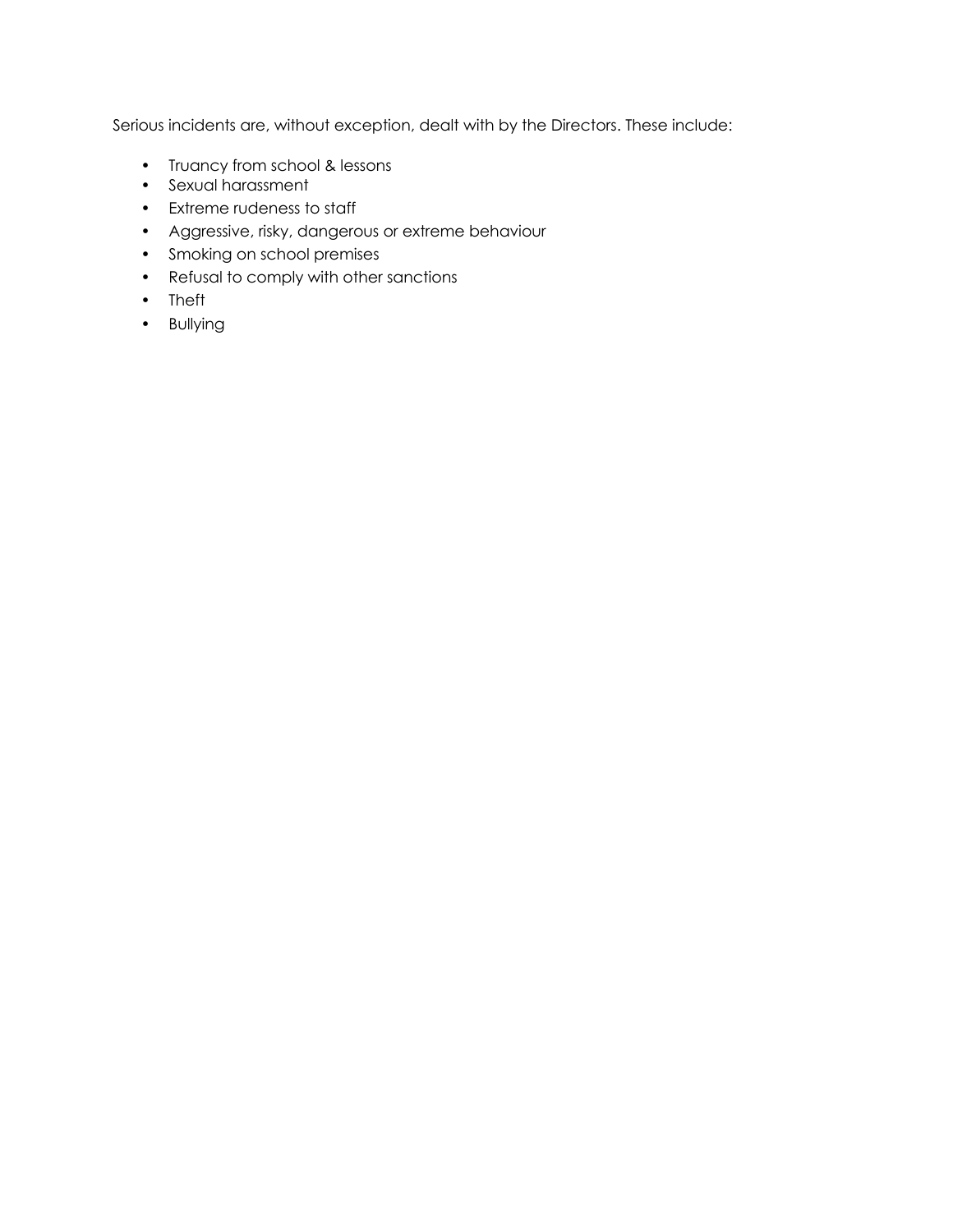#### **Sanctions Include**

- Meeting parents/guardians
- Ongoing monitoring/
- Possible immediate exclusion
- Withdraw from group/work in isolation in the office
- Verbal warking
- Restorative meetings

# **10.Very Serious Incidents**

These incidents are, without exception, dealt with by the Directors. They include:

- Persistence of the above serious incidents
- Sexual abuse or harassement
- Serious incidents of bullying
- Racial harassment
- Fighting
- Continuous aggressive, risky, dangerous or extreme behaviour
- Bringing an offensive weapon to school (laser pens, knives, pellet guns, fireworks, scissors, this list is not exhaustive)
- Involvement with drugs or alcohol
- Physical aggression towards a member of staff will be treated with the utmost severity

#### *Sanctions available include:*

- Some or all of the sanctions above in conjunction with:
- Fixed term exclusion
- Permanent exclusion
- Early help involvement
- Police involvement
- Child services involvement
- In the case that the student is allowed to continue to attend the school sanctions will be balanced with education. The age and developmental stage of the alleged perpetrator(s) will be taken into account.

# **11. Malicious accusations against staff members**

We aim to build strong and positive relationships with students. However, there may arise an exceptional circumstance where a student makes an allegation against a member of staff. If, after investigation, the accusation is deemed to be malicious, i.e. a deliberate act to deceive, then serious sanctions are likely to be applied to the student which will usually result in permanent exclusion or managed move.

#### **12.Banned items**

In the interests of the health and safety of students, staff, other members of the school community and visitors to the school, the school asks parents and students to ensure that any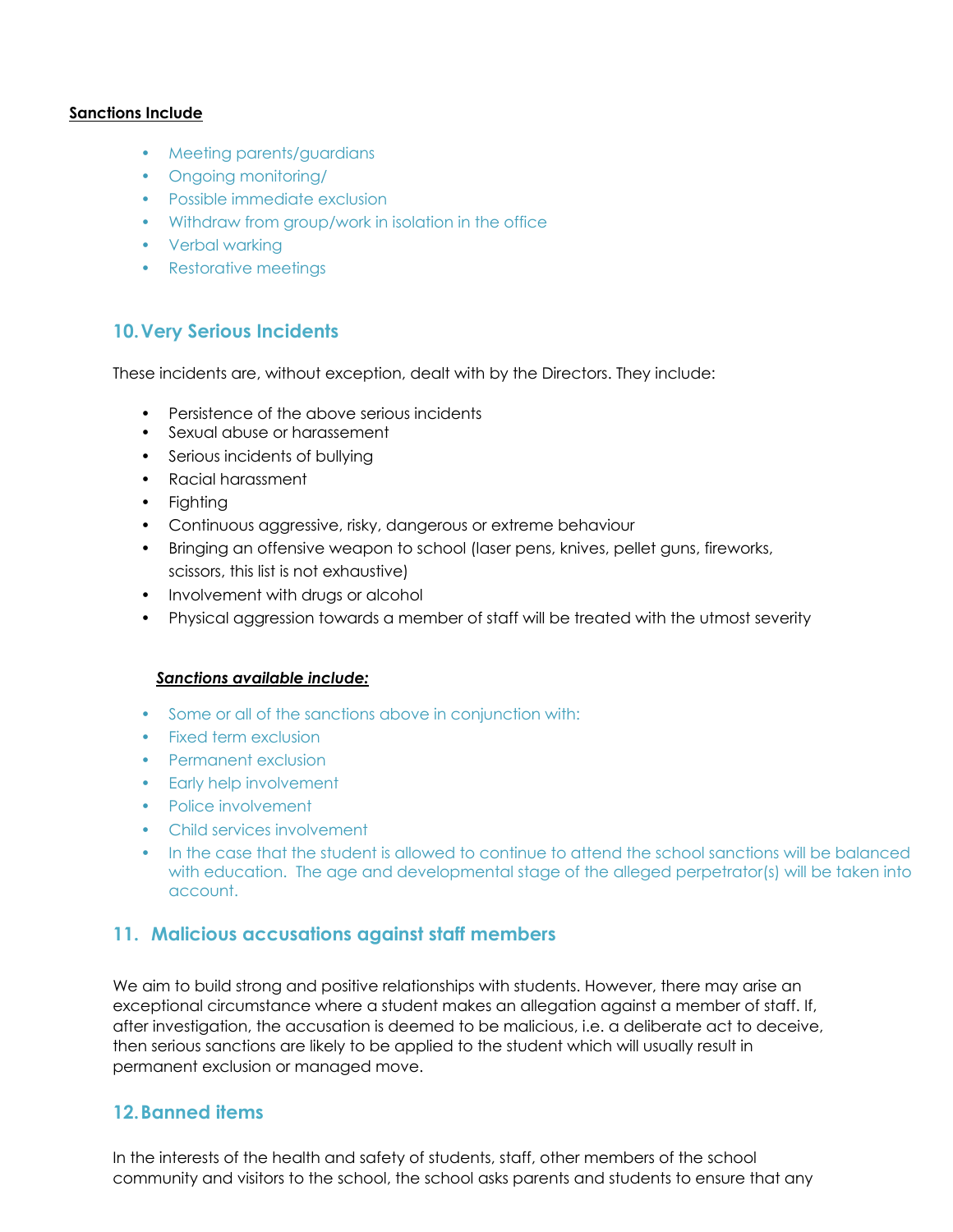inappropriate and dangerous items, or harmful substances, are not brought in to school. In the majority of cases the application of common sense will easily determine what should not be brought into school. Students suspected of bringing in any item in the banned items under 'Prohibited items' may be searched without consent (in accordance with DfE - Behaviour and discipline in schools, Advice for headteachers and school staff, January 2016), including their belongings, by the Director(s) or other staff who are authorised to do so.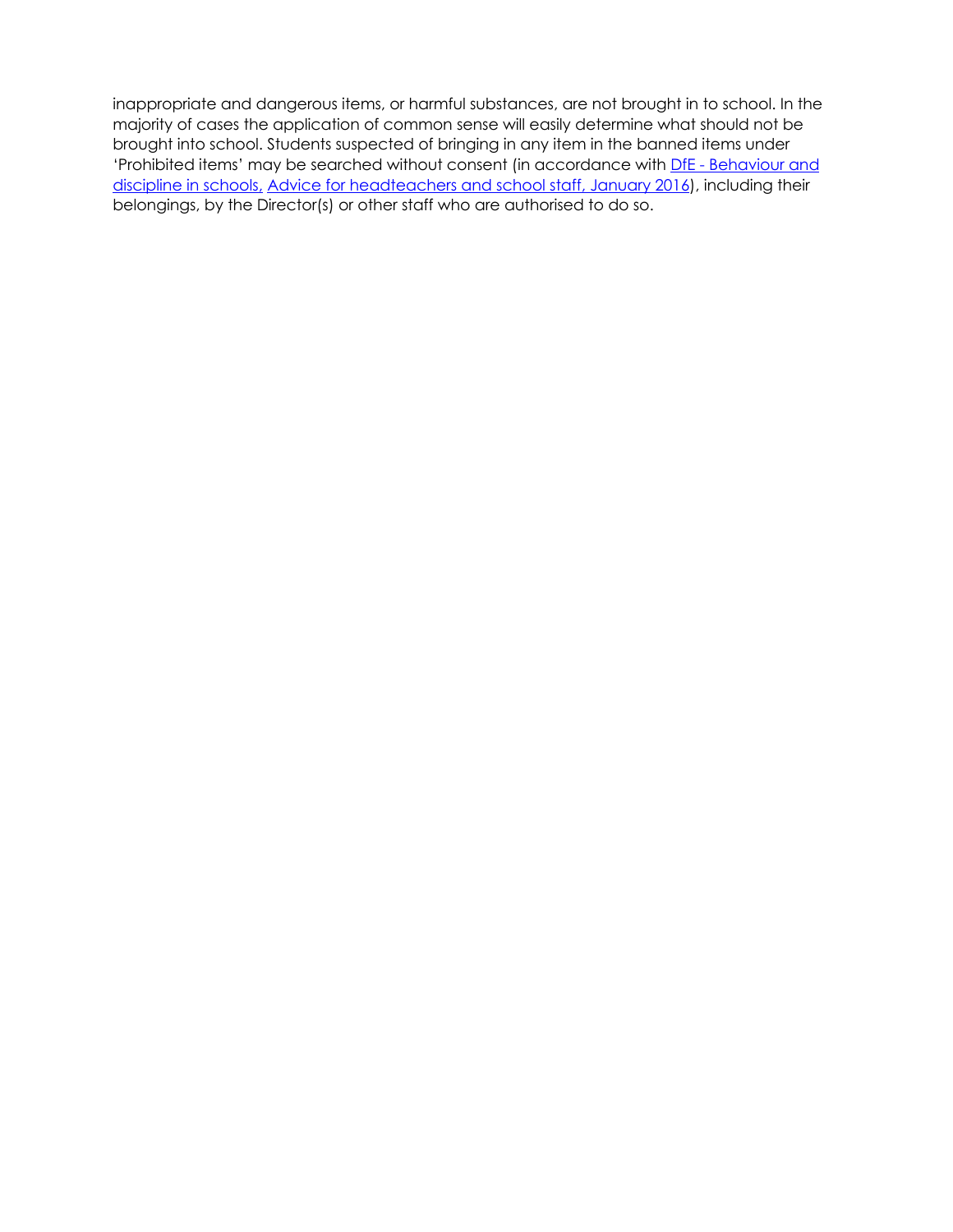## **Prohibited Items**

Power to search without consent for "prohibited items" include:

- knives, including craft knives, pen knives, razors
- guns of any kind, including replicas and BB guns
- alcohol
- illegal drugs and 'legal highs'
- stolen items
- tobacco and cigarette papers including e-cigarettes
- fire lighting equipment or inflammable liquids
- fireworks or explosives of any kind
- offensive material such as pornographic, racist or violent images
- any article that has been or is likely to be used to commit an offence, cause personal injury or damage to property
- any item banned by the school rules that has been identified in the rules as an item which may be searched for.

Weapons and knives and extreme or child pornography must always be handed over to the police, otherwise it is for the teacher to decide if and when to return a confiscated item. Students suspected of bringing in any other banned item, such as those listed below may be searched (only with the student's consent), by a member of staff.

#### **Other banned items**

- Laser pens or LED torches
- Cameras: the school reserves the right to confiscate cameras or mobile phones and electronic devices and to delete any unauthorised pictures or video recordings of students or staff

The school reserves the right to seize, confiscate or destroy any of the banned items, or any item that the school deems to be unsuitable and dangerous. Sanctions may be applied to any student found in possession of any banned item or any item that the school deems to be unsuitable and dangerous. Students may be excluded in extreme cases, or when students have received previous warnings about banned items. Treasure House is keen to work together with other agencies to support the students in every way. This includes behavioural issues also.

# **13.Parenting Agreements or Parenting Orders**

In January 2017 the government issued statutory guidance '*School attendance parental responsibility measures*' outlining additional measures for parental responsibility for behaviour and attendance. It gives local authorities and all schools legal powers to impose parenting contracts, parenting agreements and penalty notices for poor attendance and behaviour in schools. There is an expectation on schools to follow the guidance outlined therein. Potentially, these measures, when taken in the context of behaviour, can be applied to all young people on roll at Treasure House (London) CIC. Where attendance becomes problematic, the young person and their parents will be referred to the EWO at the Local Authority, where they are of compulsory school age (until the end of June in the academic year after their 16<sup>th</sup> birthday).

A **parenting contract** is an agreement between the parent(s) of a student and the local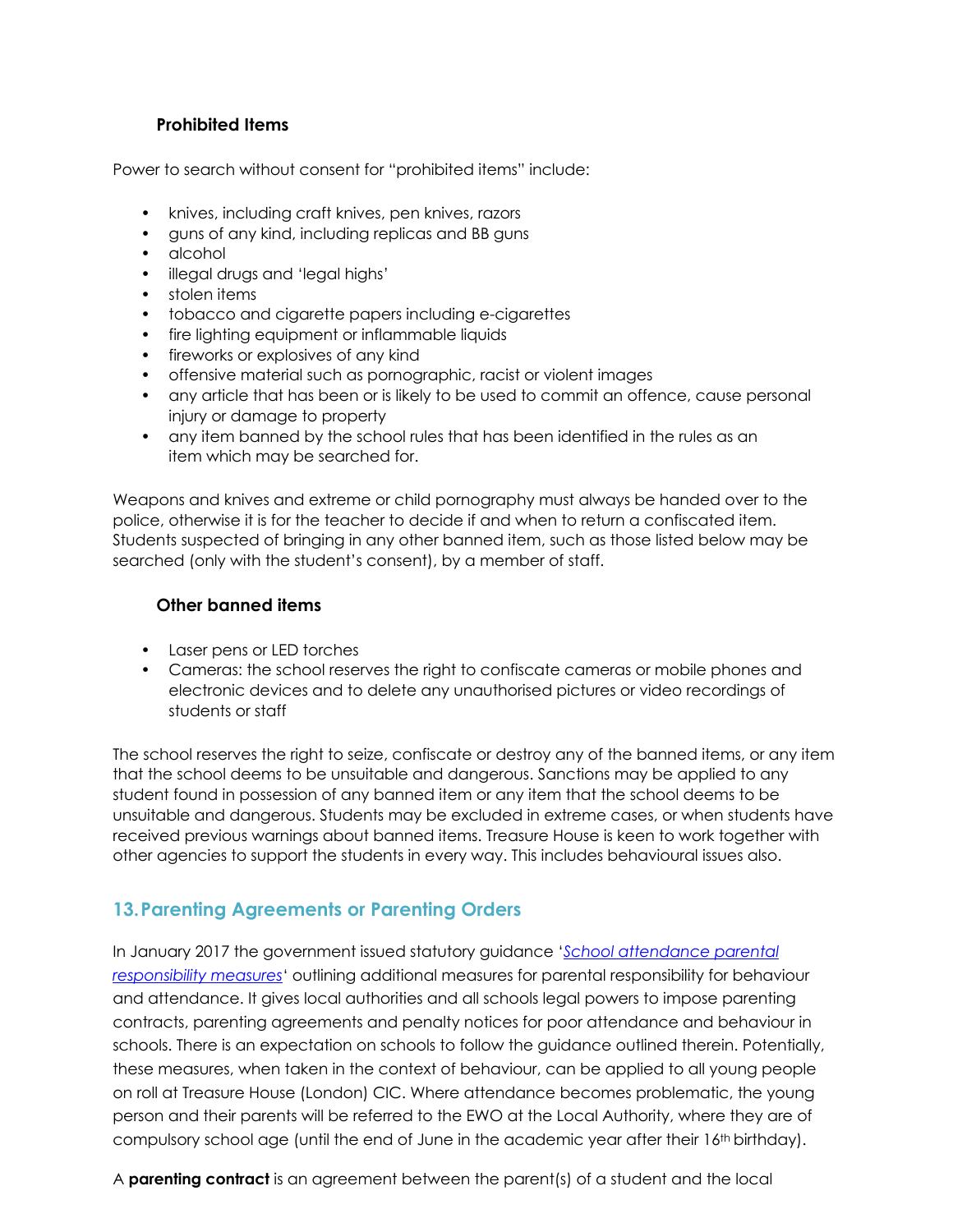authority or governing body of a school. They are voluntarily agreed by parents and consist of measures to improve attendance or behaviour at school. Measures contained in the contract will be funded by the local authority and may include referral to parenting classes and information on how the parents can get support (DfE, 2017).

A **parenting order** is imposed by the court and does not require parental agreement. It consists of a) a requirement for the parent(s) to attend counselling, such as parental education, for up to three months and b) a requirement for them to agree to measures set out to improve behaviour or attendance, valid for up to 12 months. The order will be monitored by a Local Authority officer, named in the order and any breach could lead to a fine of up to £100.

These measures will only be used by the school where all other options have been exhausted. Please see the guidance via the link above for further details.

# **14.Work with other agencies and professionals**

Treasure House (London) CIC works with a range of agencies. Several of our students have a TAC, and most have at least one agency with them.

Agencies and professionals we work with include:

- Specialist Family Focus Team (SFFT)
- Social Care
- Southwark SEN
- Lewisham SEN
- Early Help Service
- Mentivity
- Southwark Virtual School
- EWOs
- Schools/Academies/Referrers
- YOS
- CAMHS
- Baseline Mentoring
- Southwark Information and Advice Service (SIAS)
- Southwark Anti-Violence Unit (SAVU)
- Insight